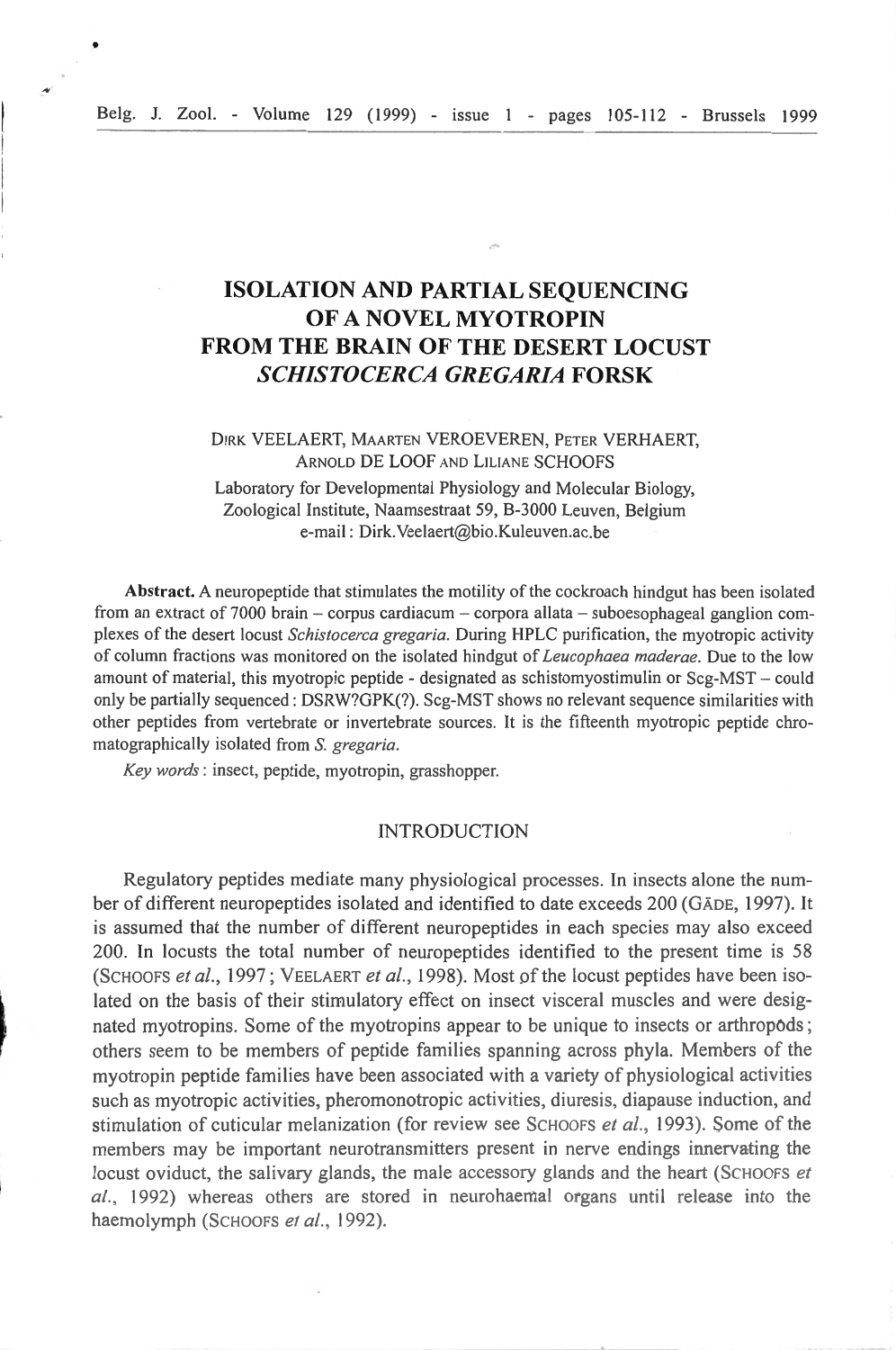## 106 D. VEELAERT, M. VEROEYEREN, P. VERHAERT, A. DE LOOF AND L. SCHOOFS

Two adipokinetic hormones (Scg-AKH-1 and -2) have been purified from *Schistocerca gregaria* (Table 1). Recently two schistomyotropins (Scg-MT-1 and -2), belonging to the -FXPRLamide family were purified from an extract of 7000 brains. Scg-MT-2 has a modified -FXXPRLamide C-terminus. The crustacean cardioactive peptide was also purified from brains of the desert locust (Scg-CCAP). This peptide has a corpus cardiacum-activating effect, being a re easing factor of adipokinetic hormone in locusts. SchistoFLRFamide (Scg-FLRFamide) and the Schistostatins (Scg-ASTs) are inhibitors of . visceral muscle contractions.

..

### TABLE 1

| $Scg-AST-1$    |                                 | LCDFGVa VANDEN BROECK et al, 1996                                      |
|----------------|---------------------------------|------------------------------------------------------------------------|
| $Scg-AST-2$    |                                 | AYTYVSEYKRLPVYNFGLa VEELAERT et al., 1996a; VANDEN BROECK et al., 1996 |
| Scg-AST-211-18 |                                 | LPVYNFGLa VEELAERT et al., 1996b; VANDEN BROECK et al, 1996            |
| $Scg-AST-3$    |                                 | ATGAASLYSFGLa VEELAERT et al., 1996a; VANDEN BROECK et al., 1996       |
| $Scg-AST-4$    |                                 | GPRTYSFGLa VEELAERT et al., 1996a; VANDEN BROECK et al., 1996          |
| $Scg-AST-5$    |                                 | GRLYSFGLa VEELAERT et al., 1996a; VANDEN BROECK et al, 1996            |
| Scg-AST-6      |                                 | ARPYSFGLa VEELAERT et al., 1996a; VANDEN BROECK et al, 1996            |
| Scg-AST-7      |                                 | AGPAPSRLYSFGLa VEELAERT et al., 1996a; VANDEN BROECK et al, 1996       |
| Scg-AST-8      |                                 | EGRMYSFGLa VEELAERT et al., 1996a; VANDEN BROECK et al., 1996          |
| $Scg-AST-9$    |                                 | PLYGGDRRFSFGLa VANDEN BROECK et al. 1996                               |
| $Scg-AST-10$   |                                 | APAEHRFSFGLa VEELAERT et al., 1996; VANDEN BROECK et al, 1996          |
| Scg-AKH-1      | pELNFTPNWGTa STONE et al., 1976 |                                                                        |
| $Scg-AKH-2$    |                                 | pELNFSTGWa SIEGERT et al., 1985                                        |
| $Scg-MT-1$     |                                 | GAAPAAQFSPRLa VEELAERT et al., 1997b                                   |
| $Scg-MT-2$     |                                 | TSSLFPHPRLa VEELAERT et al., 1997b                                     |
| Scg-CCAP       |                                 | PFCNAFTGCa VEELAERT et al., 1997a                                      |
| Scg-FLRFamide  | PDVDHVFLRFa ROBB et al., 1989   |                                                                        |
|                |                                 |                                                                        |

*Myotropic and myoinhibiting peptides isolated from the desert locust* Schistocerca gregaria (VEELAERT *et al.,* 1998)

ln this paper we describe the isolation and partial identification from S. *gregaria* of a novel myotropin that shows no relevant sequence similarity with any known vertebrate or invertebrate neuropeptide.

### MATERIAL AND METHODS

#### Animals, tissue extraction, and purification

S. gregaria was raised under laboratory conditions (ASHBY, 1972). Brains and adjacent retrocerebral complexes (7000) from 12-14-day adults were dissected and immediately placed in an ice-cold methanol/water/acetic acid  $(90:9:1)$  solution. The tissues were sonicated and centrifuged for 30 min (10,000  $g$ ; 4°C). Methanol was evaporated and the remaining aqueous residue was re-extracted with ethylacetate and n-hexane to remove the bulk of lipids. The organic solvent layer was decanted ând the aqueous solution was dried in siliconized round-bottom flasks. Subsequently, it was dissolved in aqueous trifluoroacetic acid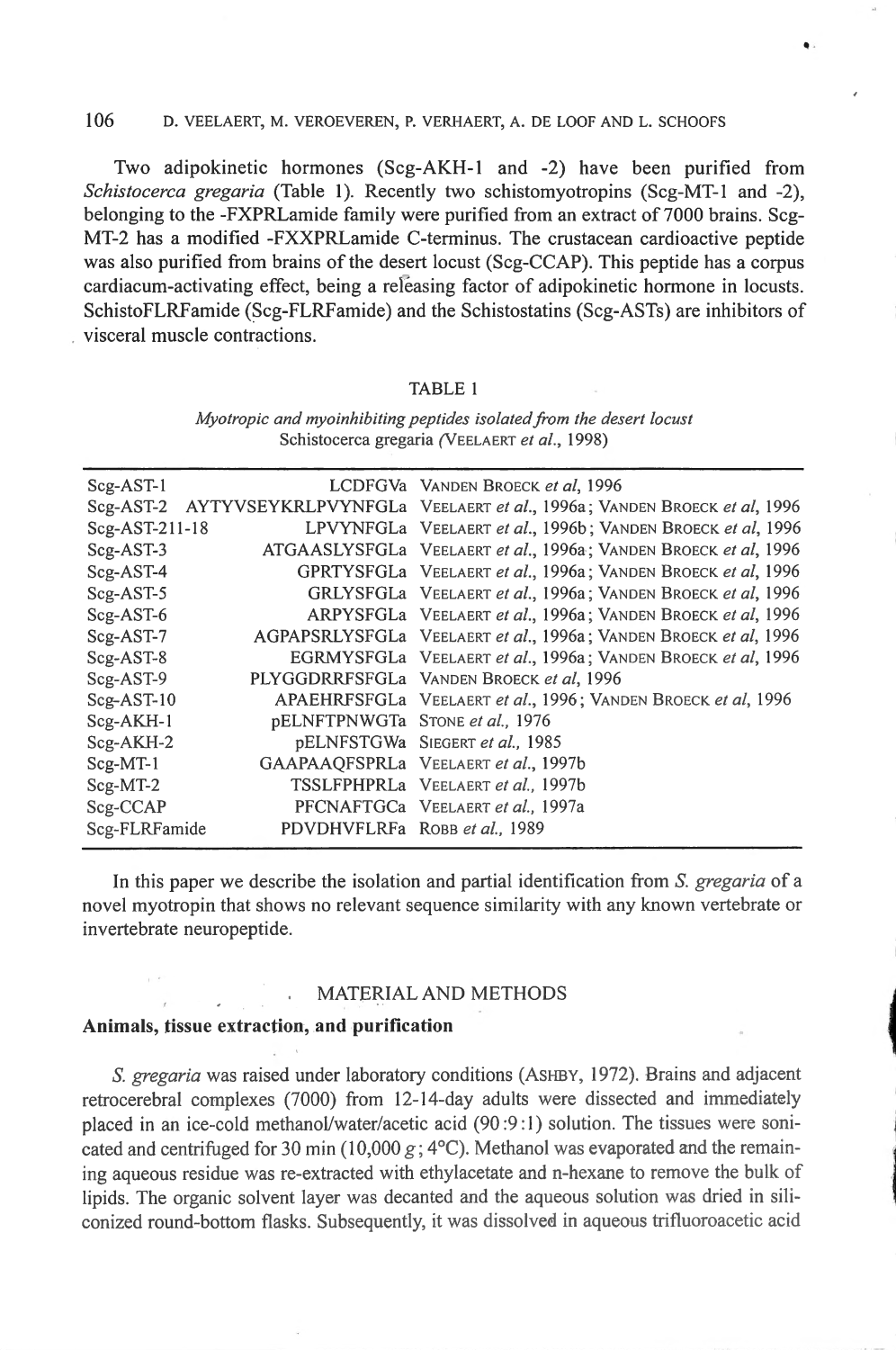(TFA) (0.1 %) and pre-purified on Megabond Elute Cl8 cartridges (!Og/cartridge) (Varian, Harbor City, CA) that had been activated with CH,CN/H,O/TFA  $(80:19.9:0.1)$  and then rinsed with 0.1 % TFA. The cartridges were eluted with 25 ml of 50% and 80% CH<sub>2</sub>CN in 0.1 % TFA. Columns and operating conditions for high perfonnance liquid chromatography (HPLC) on a Gilson HPLC system with variable wavelength detector  $(214 \text{ nm})$  were:  $(1.)$ Deltapak C18 column (25 x 100 mm) (Waters Associates, Milford, MA), solvent A: 0.1% TFA in water; solvent B: 50% CH<sub>3</sub>CN in 0.1% aqueous TFA. Column conditions:  $100\%$ A for 8 min, followed by a linear gradient to 100% B in 150 min; flow rate: 6 ml/min; detector range: 1 absorption unit full scale  $(Aufs)$ ; (2.) Protein C4 column ( $4.6 \times 250$  mm) (Vydac, Hesperia, CA), solvent A:  $0.1\%$  TFA in water; solvent B:  $50\%$  CH<sup>3</sup>CN in  $0.1\%$ aqueous TFA. Column conditions: 100% A for 20 min, followed by a linear gradient to 100 % B in 50 min; flow rate: 1 ml/min; detector range: 0.5 Aufs; (3.) Phenyl spheri-5 colunin  $(4.6 \times 250 \text{ mm})$  (Brownlee, Applied Biosystems, Foster City, CA), solvent A: 15% CH,CN in 0.1 % aqueous TFA; solvent B:  $65\%$  CH, CN in 0.1 % aqueous TFA. Column conditions : 100% A for 20 min, followed by a linear gradient to  $100\%$  B in 50 min; flow rate: 1.5 ml/min; detector range:  $0.5$  Aufs;  $(4.)$  Protein and Peptide C18  $(4.6 \times 250 \text{ mm})$  (Vydac, Hesperia, CA), solvent A: 10% CH<sub>3</sub>CN in 0.1% aqueous TFA; solvent B: 40% CH<sub>3</sub>CN in 0.1 % aqueous TFA. Column conditions: 100% A for 10 min, followed by a linear gradient to 100% B in 60 min; flow rate: 1.5 ml/min; detector range: 0.5 Aufs; (5.) Microsorb-MY C18 (4.6 x 250 mm) (Rainin Instruments Co., Woburn, MA), solvent A:  $15\%$  CH<sub>3</sub>CN in 0.1 % aqueous TFA; solvent B: 50% CH3CN in 0.1% aqueous TFA. Column conditions: 100 % A for 20 min, followed by alinear gradient to  $100\%$  B in 60 min, flow rate; 1ml/min; detector range: 0.2 Aufs.

# Mass spectrometry **and** peptide sequencing

A sample containing  $0.5$ -1 pmol/ $\mu$ l of the active peak was subjected to Maldi-TOF analysis (HILLENKAMP *et al.*, 1991). One  $\mu$ l was mixed with 1  $\mu$ l of a 50 mM solution of  $\alpha$ -cyano-4-hydroxycinnamic acid in CH<sub>3</sub>CN :EtOH (50:50) containing 0.1% TFA and applied on the multi-sample target. This mixture was air-dried and the target was then introduced in the instrument, a Micromass Tofspec (Micromass, Wythenshawe, UK) equipped with a  $N<sub>z</sub>$ -laser (337 nm). The samples were measured either in the linear (acceleration voltage 24 kV) or in the reflectron mode (acceleration voltage 24 kV, reflectron voltage 28.6 kV). In either case, the laser energy was reduced until an optimal resolution and signal/noise ratio was obtained. The results of 20 to 50 shots were averaged to obtain the final spectrum. Automated amino acid sequencing was performed. on a Beckman LF3600TC gas-phase protein sequencer (Beckman, Fullerton, CA) according to the Edman degradation principle.

### Myotropic bioassay

•

The myotropic bioassay was performed as described by SCHOOFS *et al.* (1993). Hindguts of *Leucophaea maderae* were dissected under Ringer solution. Each hindgut was placed in an assay chamber filled with Ringer solution and attached to a transducer device, which allows recording of the frequency and of the amplitude of muscle contractions.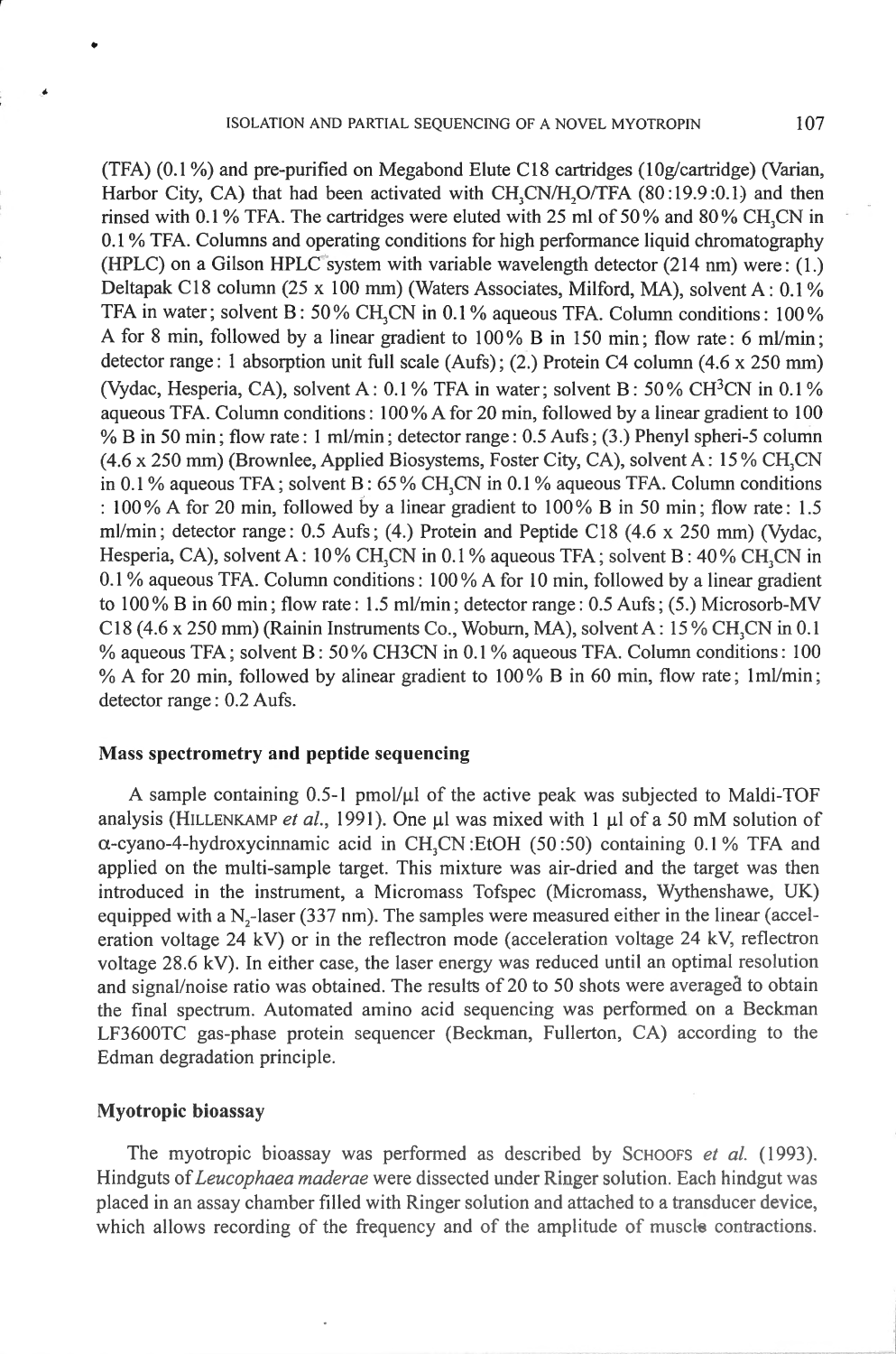Ringer solution containing a purifted material was applied to the bioassay chamber with the isolated hindgut of L. *maderae.* 

•

### RESULTS

Passage through two Megabond Elute columns was used to pre-purify the brain extract containing  $7000$  equivalents. The material eluting with  $50\%$  CH.CN showed myotropic activity. During the HPLC purification process ali fractions were tested in the myotropic assay. The fraction eluting at 66-72 min on the first HPLC column showed myotropic activity (Fig. 1A.). This fraction was further purified and myotropic activity eluted subsequently at 43 min on the second column (Fig. 1B), 38 min on the third column (Fig. 1C), 46 min on the fourth column (Fig. 1D) and at 45 min on the fifth column (Fig. 1E). After the fifth column purification step, the peptide showed apparent homogeneity. The mass spectrum is shown in Fig. 2. Only one molecular ion is present with mass of 968.3 Da.



Fig. 1. - Purification of brain extract of *Schistocerca gregaria*. **A**: Fractionation on Deltapak C18 column. Fraction eluting at 66-72 min (shaded part) shows myotropic activity. B: Second fractionation on a Protein C4 column. The fraction eluting at 43 min contained the myotropic activity (shaded part). C: Third fractionation on a Phenyl spheri-5 column. Myotropic activity eluted at 38 min (Black peak and arrow).  $D:$  Fourth fractionation on a Protein and Peptide C18 column. Myotropic activity eluted at 46 min (Black peak and arrow). E: Final purification on a Microsorb-MV C18 column. Myotropic activity eluted at 45 min (black peak and arrow).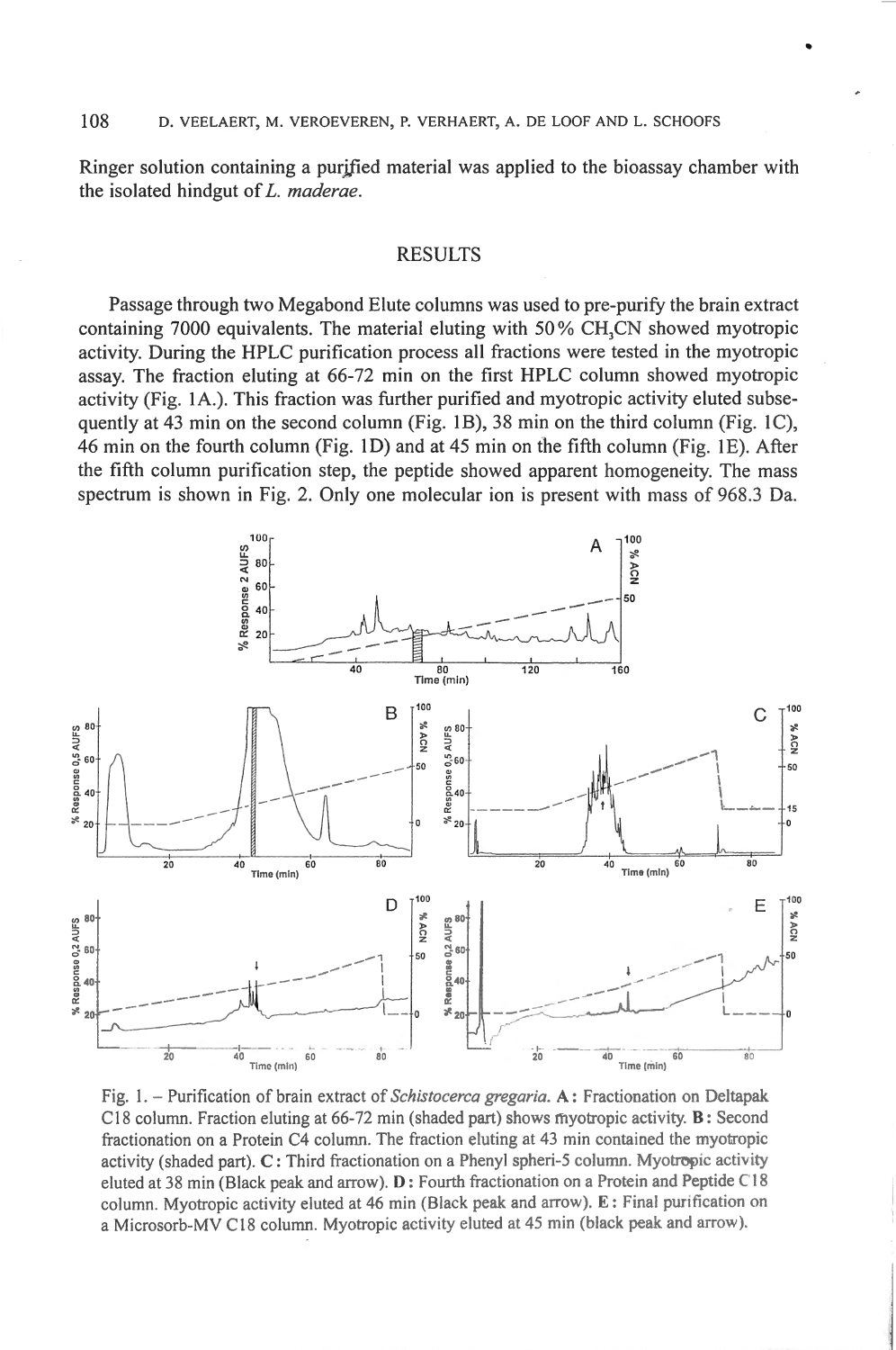*l'·* 

•

This may represent (a) a protonated peptide ion  $(M+H)^*$ . In that case the presence of a minor peak at 984.6 may represent an oxidized form of the peptide. Alternatively (b) the 984.6 peak may be indicative of a potassium adduct, in which case the 968.3 Da compound may represent the sodium adduct  $(M+Na)^+$ . This will also mean that the  $(M+H)^+$  ion is not seen in the MALDI spectrum. This phenomenon, however, has previously been observed with insect neuropeptides (VERHAERT & DE LOOF, 1998; VERHAERT *et al.,* 1998). The molecular mass of the peptide will be 967.3 in case a and 945.3 in case b.



Fig. 2. - MALDI-TOF mass spec spectrum of Scg-MST showing a single ion species of  $m/z$ 968.3 Da.

Fig. 3 shows the effect of 20 brain equivalents of the purified peptide. Its activity is comparable to the effect of the schistomyotropins and the locustamyotropios on the hindgut of L. *maderae.* The peptide was sequenced by Edman degradation and a partial sequence was obtained : DRSW?GPK?. The peptide is called schistomyostimulin (Scg-MST).

### DISCUSSION

Five HPLC runs were needed to isolate a myotropic peptide from the nervous system of the desert locust, *S. gregaria*. After final purification, 20 brain equivalents still showed myotropic activity on the hindgut of *L. maderae*. Maldi-TOF spectrometry revealed an ionic mass of 968.3 Da presumptive  $(M+H)^+$  if not  $(M+Na)^+$ . Due to the low amount of purified material only a partial sequence was obtained:  $DSRW?GPK(?)$  (?: missing amino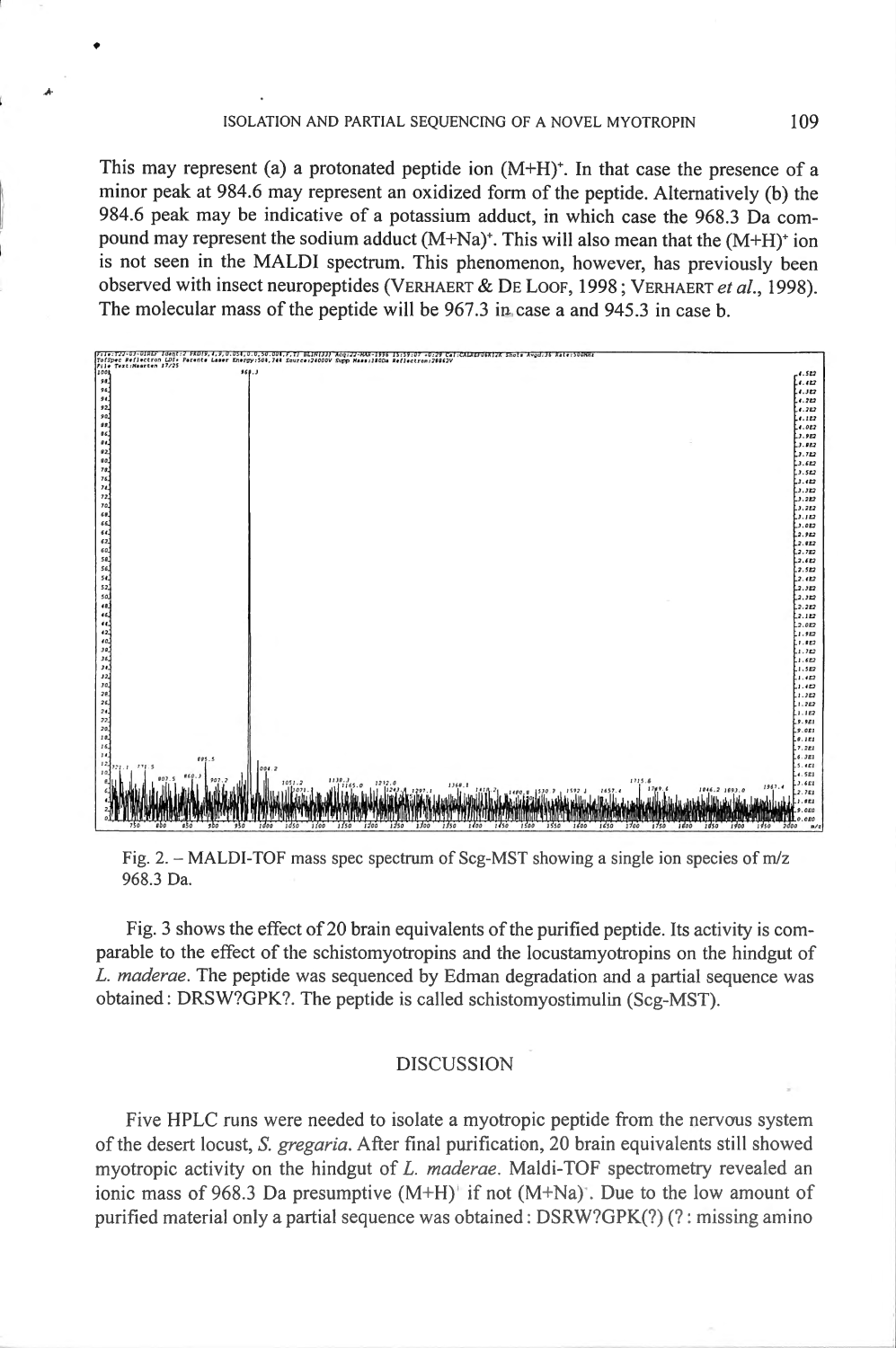

Fig. 3. - Myotropic assay on the hindgut of *Leucophaea maderae.* Response of the hindgut to 20 equivalents of purified Scg-MST. Arrow-head, application of Scg-MST; arrow, rinse with saline; lcm horizontal axis is 1 min.

acids). This partial sequence has to our knowledge no relevant similarities with any known amino acid sequence. The mass 967.3 or 945.3 Da should enable us to calculate the missing amino acid(s) of myostimulin. Unfortunately no obvious amino acid combination fits this mass. This could be explained if (one of) the missing amino acid(s) were modified which would agree with the observation that no relevant signal was observed at the respective blank cycle(s) during Edman degradation reactions.

Of all known insect regulatory peptides, myotropins are by far the largest group. In S. gre*garia,* two myotropic peptides, the schistomyotropins (Scg-MT-1 and -2) have been identified previously. They are closely related to the Iocustamyotropins (Lom-MT-1 till -4) and the Iocustapyrokinins (Lom-PK-1 and -2) (SCHOOFS *et al.,* 1997). Ali those peptides belong to the -FXPRLamide peptide family (X being Ser, Val, Thr, Gly), which occurs widely among insects. This pentameric carboxyterminal sequence is also found in the pheromonebiosynthesis-activating peptide of *Heliothis zea* (Hez-PBAN: RAINA *et al. ,* 1989) and *Bombyx mori* (Bom-PBAN I and II: KITAMURA *et al.*, 1989, 1990) as well as in the melanization and reddish-coloration hormone of *Pseudaletia separata* (Pss-MRCH: MATSUMOTO *et al.*, 1992). The same C-terminal -FXPRLamide motif is also found in the diapause hormone of B. mori (Bom-DH: lMAJ *et al. ,* 1991 ). Two adipokinetic hormones, Scg-AK.H-1 and Scg-AK.H-2 were isolated from S. *gregaria* (STONE *et al. ,* 1976). These hormones induce the mobilization of lipids from the fat body (ORCHARD & LANGE, 1983) and induce the synthesis of flight-specific lipophorins (V<sub>AN</sub> DER HORST *et al.*, 1979). Lom-AKH-1<sup>14-10</sup>, most probably a degradation product of Lom-AKH-1, is a stimulator of visceral muscle contractions (SCHOOFS *et al.*, 1993).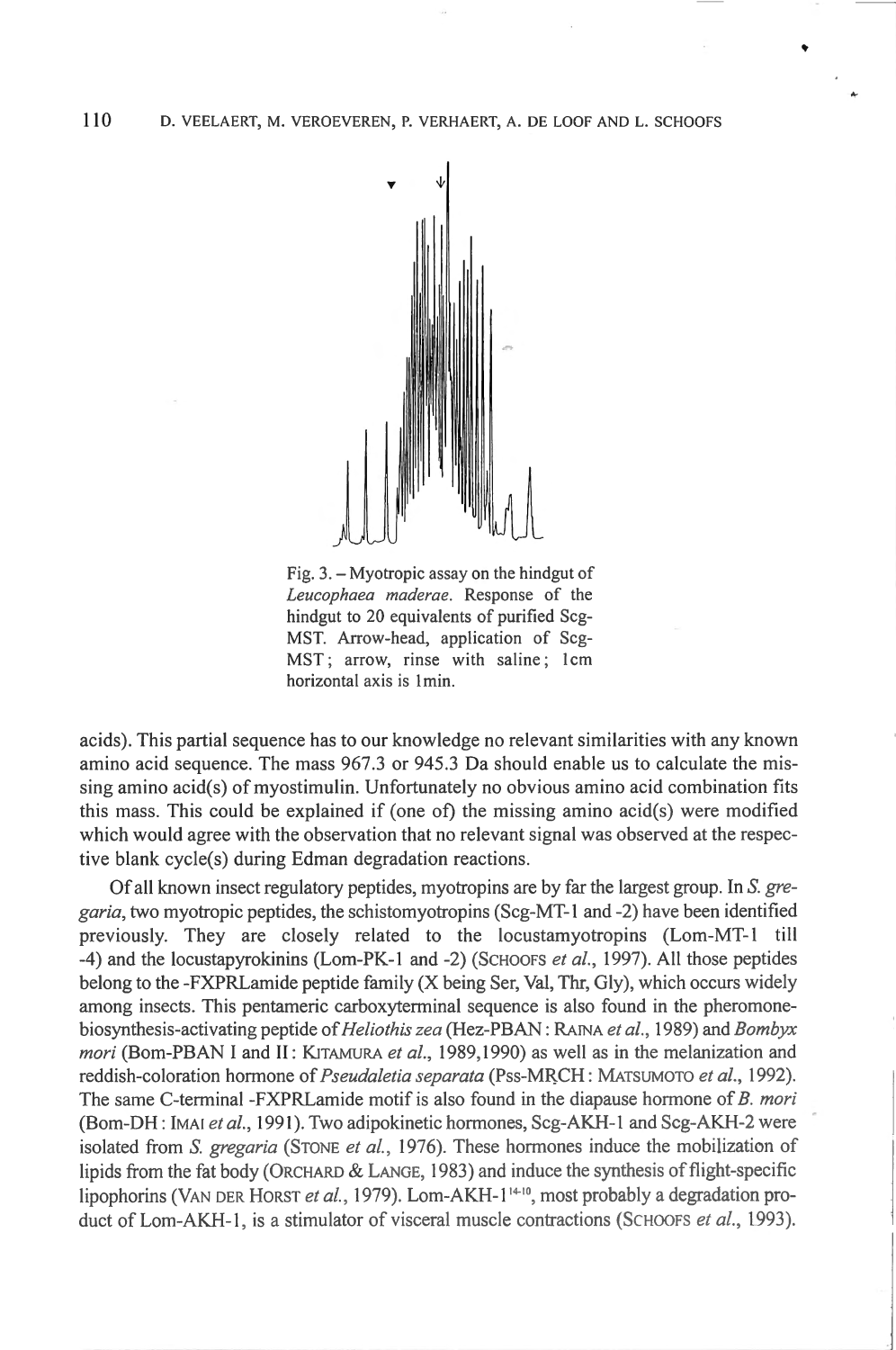ISOLATION AND PARTIAL SEQUENCING OF A NOVEL MYOTROPIN **111** 

•

By screening chromatographically-purified fractions in a bioassay to measure adipokinetic hormone release, a peptidergic, adipokinetic, hormone-releasing factor (Scg-CCAP) was isolated from 7000 brains of the dessert locust S. *gregaria*. Scg-CCAP stimulates the release of adipokinetic hormone **in** a dose-dependent mmmer **in** S. *gregaria* (VEELAERT *et al.,* 1997a). The peptide was first isolated from the shore crab, *Carcinus maenas,* as a cardioactive peptide, CCAP (STANGIER *et al.,* 1987). Later, CCAP was isolated from *Locusta migratoria* by affinity chromatography (STANGIER *et al.,* 1989).

The locusts L. *migratoria* and S. *gregaria* are the insect species from which the largest number of myotropins (including Scg-MST) have been isolated and sequenced (SCHOOFS *et al.,* 1997; VEELAERT *et a/.,* 1998).

### ACKNOWLEDGEMENTS

We are grateful to Mr. Roger Jonckers for insect rearing, J. Vanden Broeck, Marijke Christiaens and J. Puttemans for technical assistance. D. Veelaert is a recipient of a post-doctoral fellowship of the K.U. Leuven Research Council. This research is part of E.U. FAiR CT96-1648, FWO G.0264.96 and F.K.F.O. 2.0173.94. The authors wish to thank the Fund for Scientific Research of Flanders (F.W.O.) for protein sequencing equipment.

### REFERENCES

- ASHBY, G. (1972) Locusts. In: *The UFAW handbook on the care and management of laboratory anima/s.* Edited by UFAW, pp. 582-587. Churchill Livingstone, Edingburgh, London.
- GÄDE, G. (1997) The explosion of structural information on insect neuropeptides. In: *Progress in the Chemistry of Organic Natural Products* 71. Ed. by HERZ W. , KIRBY G.W., MoORE R.E. , STEGLICH W. and TAMM Ch., pp. 1-127, Springer Wien New York.
- HILLENKAMP, F., M. KARAS, R.C. BEAVIS & B.T. CHAIT (1991) Matrix-assisted laser desorption/ionization mass spectrometrie of biopolymers. Anal. Chem., 63: 1193A-1203A.
- IMAI, K., T. KONNO, Y. NAKAZAWA, T. KOIYA, M. ISOBE, K. KOGA, T. GOTO, T. YAGINUA, K. SAKAKIBARA, K. HASEGAWA & O. YAMASHITA (1991) - Isolation and structure of diapause hormone of the silkworm *Bombyx mori. Proc. Jap. Acad.*, 67: 98-101.
- KITAMURA, A., H. NAGASAWA, H. KATAOKA, T. ANDO & A. SUZUKI (1990) Amino acid sequence of pheromone biosynthesis activating neuropeptide-II (PBAN-II) of the silkmoth, *Bombyx mori*. *Agric. Biol. Chem. ,* 54: 2495-2497.
- KITAMURA, A., H. NAGASAWA, H. KATAOKA, T. INOUE, S. MATSUMOTO, T. ANDO & A. SUZUKI (1989) -Amino acid sequence of pheromone-biosynthesis-activating nemopeptide (PBAN) of the silkworm, *Bombyx mari. Biochem. Biophys. Res. Commun,* **163:** 520-526.
- MATSUMOTO, S., A. FONAGY, M. KURIHARA, K. UCHIUMI, T. NAGAMINE, M. CHIJIMATSU & T. MITSUI  $(1992)$  - Isolation and primary structure of a novel pheromonotropic neuropeptide structurally related to leucopyrokinin from the armyworm larvaae, *Pseudaletia separata. Biochem. Biophys. Res. Commun.,* **182:** 534-539.
- ORCHARD, I. & A.B. LANGE (1983) Release of identified adipokinetic hormones during flight following neural stimulation in *Locusta migratoria. J. Insect Physiol.*, 29: 425-429.